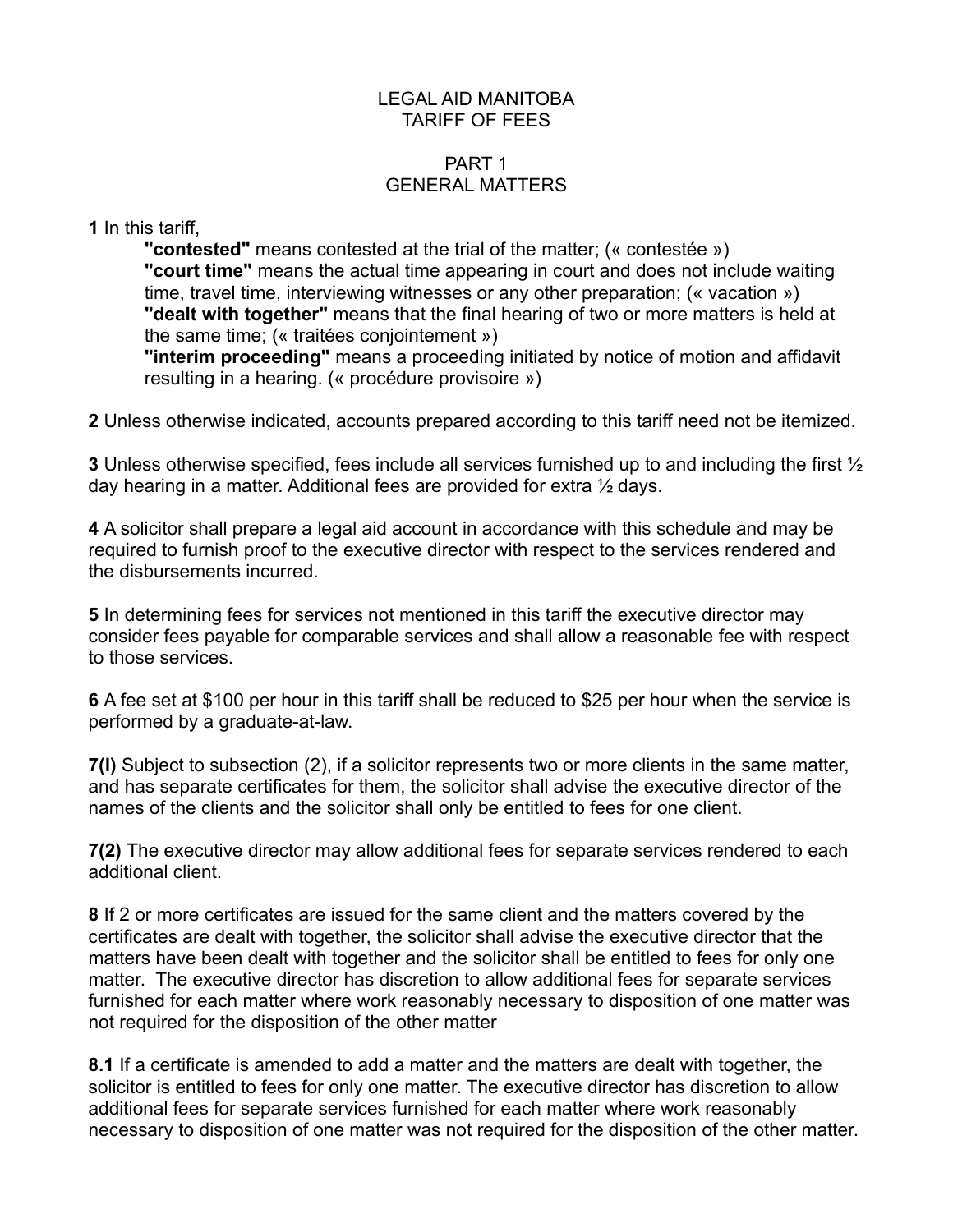**9(1)** With the prior approval of an area director, travel time may be paid at \$50 per hour, except in matters before the Supreme Court of Canada where travel and waiting time is included in the fee provided.

**9(2)** No solicitor shall bill for more than two ½ days in a day.

**10(1)** Where the services of a solicitor to a client are for any reason discontinued or not completed, the fees otherwise payable to the solicitor for furnishing legal aid under a certificate may be reduced to the lesser of \$465 or 50% of the amount payable under the tariff for the services in question.

**10(2)** Fees that are otherwise payable to a solicitor for furnishing legal aid under a certificate may be reduced by 50% where service in respect of the matter has previously been provided to the client under a certificate issued to another solicitor.

**11(1)** A solicitor who furnishes legal aid shall be paid the fees and disbursements determined by the Executive Director according to the Tariff of Fees as set by Management Council at the time the certificate is issued.

**11(2)** A solicitor may apply in writing to the Executive Director to increase the fees provided in the Tariff of Fees by submitting an itemized account and an explanation of the circumstances that justify an increased fee.

**11(3)** If extremely unusual circumstances exist, the Executive Director may increase or decrease the fees provided for in the Tariff of Fees.

### PART 2

### FEES IN CRIMINAL MATTERS

Fees provided in this Part do not apply where the services furnished are for three hours or less. In those circumstances, the solicitor shall claim for time expended at a rate of \$100 per hour.

Fees provided in this Part include preparation and appearances.

#### **Categories of Offences:**

#### **Category A**

Any of the following offences:

| <b>Criminal Code Provision</b>    | <b>General Offence Description</b>                           |
|-----------------------------------|--------------------------------------------------------------|
| $\cdot$ 273                       | aggravated sexual assault                                    |
| $\cdot$ 80(a), 220(a) or (b), 233 | offences that allege "cause death"                           |
| $ \cdot$ 431, 431.1               | attack United Nations or international protected<br>premises |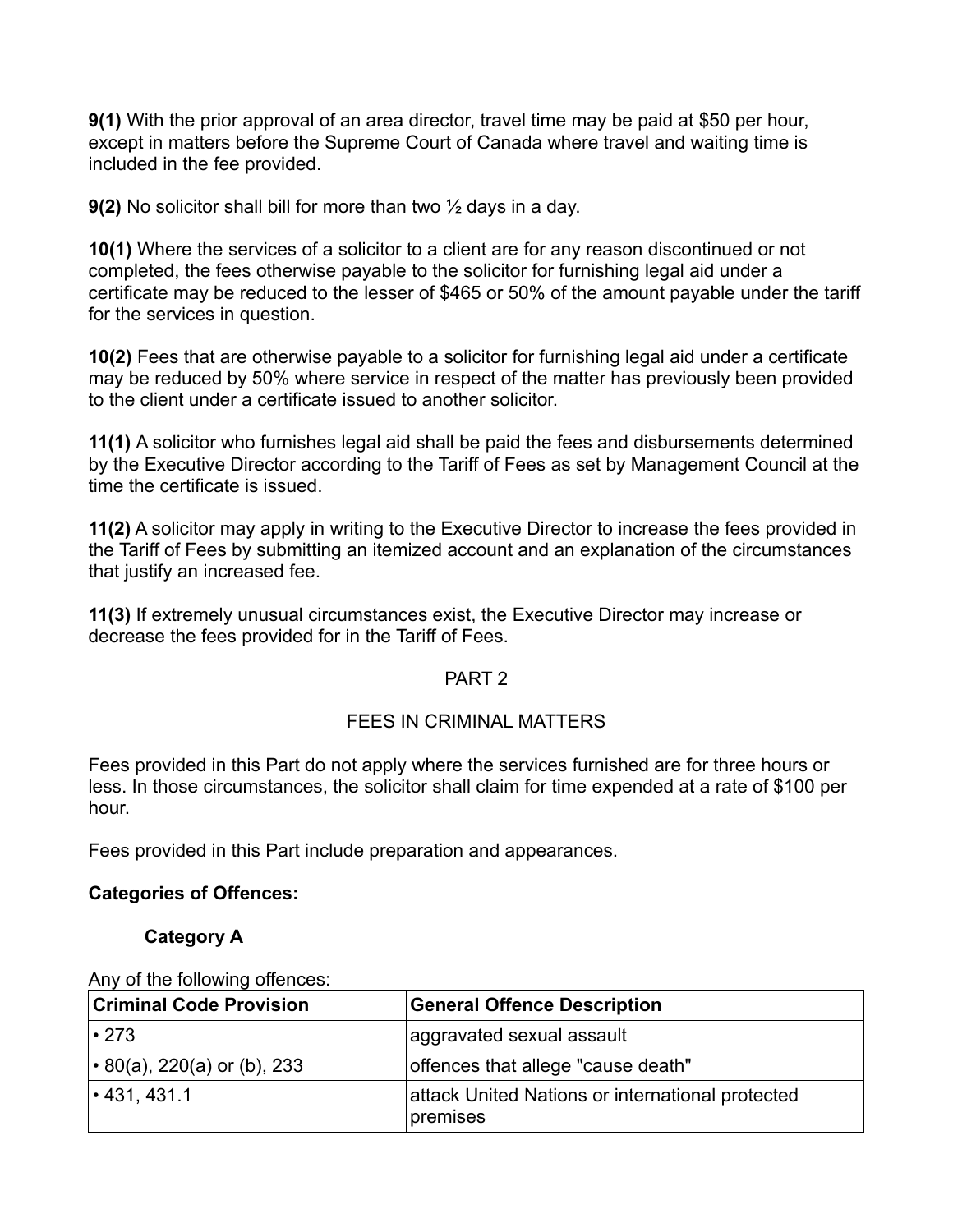| •239                                                                                           | attempt murder                 |
|------------------------------------------------------------------------------------------------|--------------------------------|
| $\cdot$ 222, 234                                                                               | manslaughter                   |
| $\cdot$ 222, 229                                                                               | murder                         |
| •465                                                                                           | conspiracy to commit murder    |
| $\cdot$ 467.1, 467.11, 467.111, 467.12,<br>467.13                                              | criminal organization offences |
| $\cdot$ 83.02, 83.03, 83.04, 83.18, 83.19,<br>83.2, 83.21, 83.22, 83.23, 83.231(3)<br>or $(4)$ | terrorism                      |
| $\cdot$ 269.1                                                                                  | torture                        |
| • 279.01, 279.011, 279.02                                                                      | trafficking persons            |

# **Category B**

Any of the following offences:

| <b>Criminal Code Provisions</b><br>(unless otherwise stated) | <b>General Offence Description</b>                                                        |
|--------------------------------------------------------------|-------------------------------------------------------------------------------------------|
| • 280, 281, 282, 283                                         | abduction                                                                                 |
| • 245(a)                                                     | administer noxious substance cause bodily harm or<br>endanger life                        |
| •268                                                         | aggravated assault                                                                        |
| $\cdot$ 433(a) (b)                                           | arson, arson cause bodily harm                                                            |
| •270                                                         | assault peace officer                                                                     |
| •753.3                                                       | breach of long-term supervision order                                                     |
| • 119, 120, 121, 122                                         | bribery of judicial, public or municipal officer, fraud on<br>government, breach of trust |
| $\cdot$ 220                                                  | cause death by criminal negligence                                                        |
| •163.1                                                       | child pornography                                                                         |
| •221                                                         | criminal negligence causing bodily harm                                                   |
| •244                                                         | discharge firearm with intent                                                             |
| • 244.2                                                      | discharge of firearm with recklessness                                                    |
| •346                                                         | extortion                                                                                 |
| $\cdot$ 348(1)(d), 348.1(b)                                  | housebreak and enter of occupied dwelling house with<br>violence or threats of violence   |
| $\cdot$ 279.1                                                | hostage taking                                                                            |
| • 6 (Controlled Drugs and<br>Substances Act)                 | importation/exportation                                                                   |
| •155                                                         | incest                                                                                    |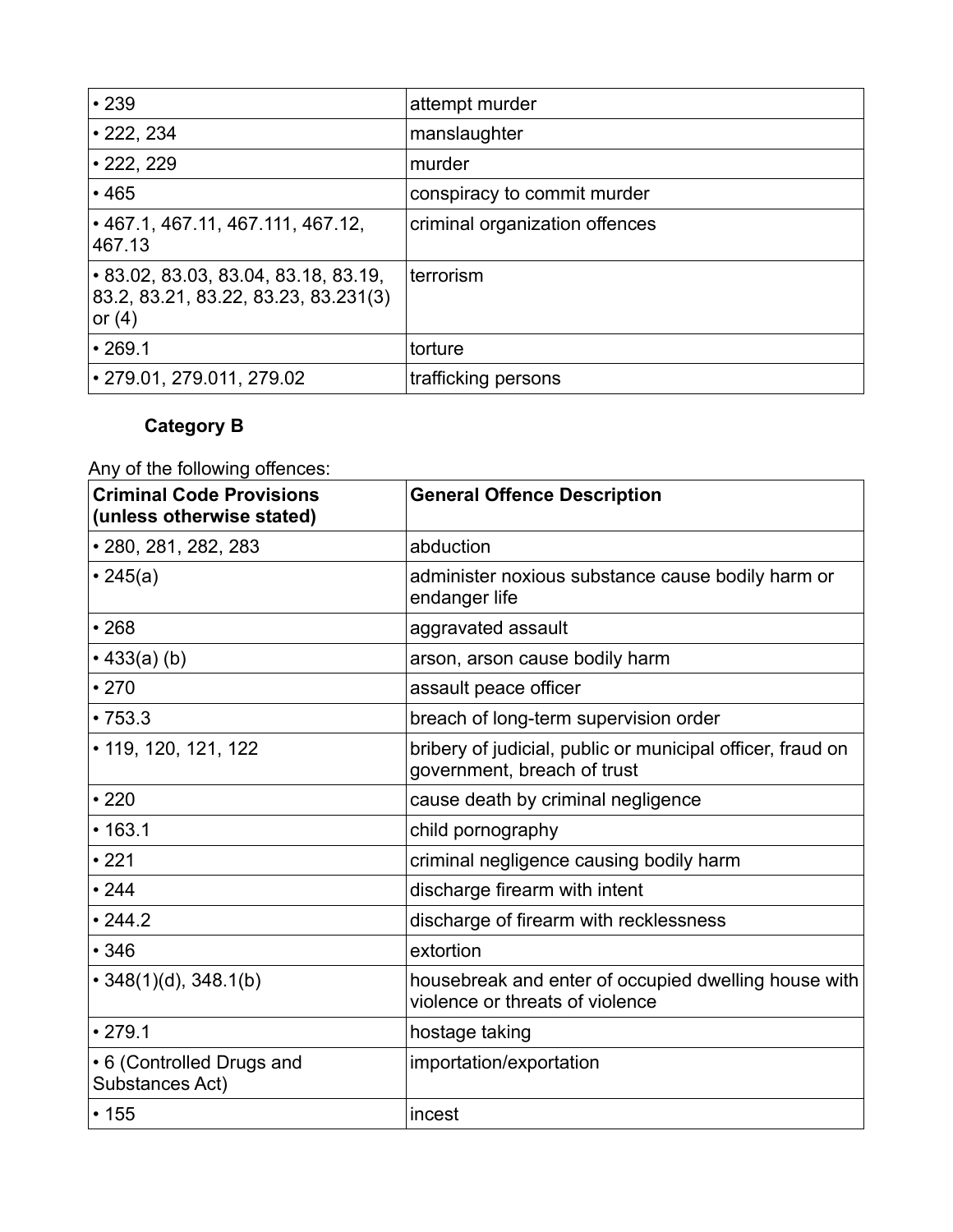| •279                                                           | kidnapping                                         |
|----------------------------------------------------------------|----------------------------------------------------|
| • 102                                                          | manufacture automatic firearm                      |
| $\cdot$ 430(2)                                                 | mischief cause actual danger to life               |
| •430(5.1)                                                      | mischief in relation to computer data              |
| • 249(3), 252(1.2), 255(2), 255(2.1),<br>255(2.2)              | motor vehicle offence cause bodily harm            |
| $\cdot$ 249(4), 255(3), 255(3.1), 255(3.2),<br>255(3.3)        | motor vehicle offence cause death                  |
| • $139(1)(c)$ , $139(2)$                                       | obstructing justice (indictable)                   |
| • 129(d)                                                       | obstruct public/peace officer (indictable)         |
| • 119, 136, 172(4), 174, 251, 283(2),<br>318, 319(2), 347      | offences requiring the consent of Attorney General |
| • 128                                                          | peace officer misconduct executing process         |
| • 131                                                          | perjury                                            |
| • 5(2) (Controlled Drugs and<br>Substances Act)                | possession for the purpose of trafficking          |
| $\cdot$ 63, 64, 65, 67, 68                                     | riot or unlawful assembly                          |
| •343                                                           | robbery                                            |
| • 271(a)                                                       | sexual assault (indictable)                        |
| •272                                                           | sexual assault with a weapon                       |
| $\cdot$ 153, 153.1, 172.2                                      | sexual exploitation                                |
| • 151                                                          | sexual interference                                |
| • 152, 160, 170, 171, 171.1, 172.1,<br>$173(1)(a)$ or $(2)(a)$ | sexual offences with no mandatory minimum sentence |
| •83.231                                                        | terrorist hoax (indictable)                        |
| $\cdot$ 99, 100, 103                                           | trafficking weapons                                |
| • 81                                                           | use explosive with intent                          |
| •85                                                            | use firearm in commission of offence               |

— an attempt or conspiracy to commit any of the above offences;

— a conspiracy to commit an offence in Category C.

# **Category C:**

— criminal offences not listed in Category A or Category B.

| Category of Offence                   |         |         |       |
|---------------------------------------|---------|---------|-------|
| I Guilty plea, stay of proceedings or | \$2,000 | \$1,075 | \$565 |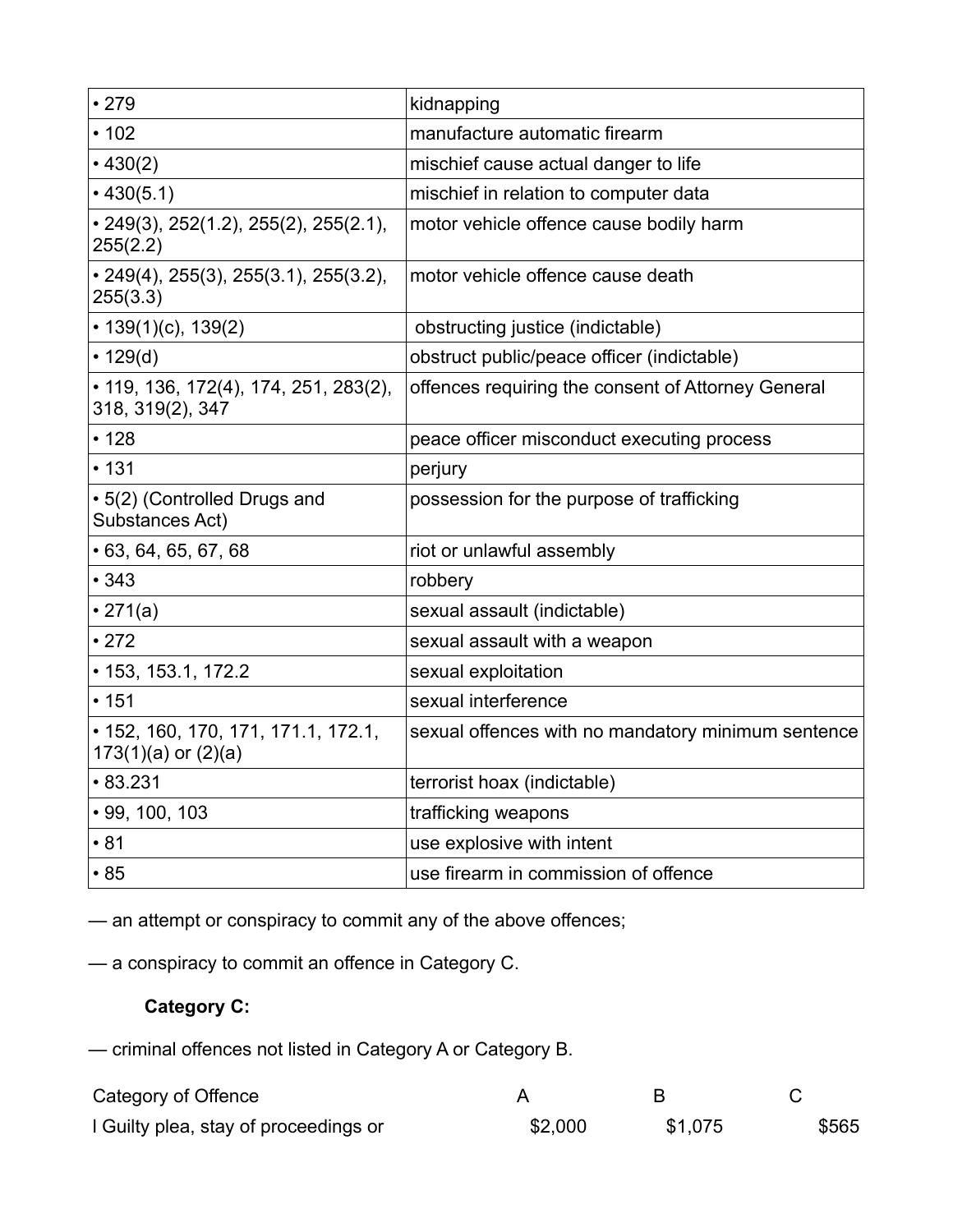| withdrawal of charges before a hearing<br>(including all services except where<br>elsewhere provided for in this tariff)                                               |         |         |         |
|------------------------------------------------------------------------------------------------------------------------------------------------------------------------|---------|---------|---------|
| 2 (a) Preliminary hearing or transfer<br>hearing, at which the judge decides the<br>matter based on evidence adduced<br>(including first $\frac{1}{2}$ day of hearing) | \$2,000 | \$1,075 | \$840   |
| (b) each additional $\frac{1}{2}$ day                                                                                                                                  | \$475   | \$415   | \$315   |
| 3 (a) Trial at which the judge decides the<br>matter based on evidence adduced<br>(including first $\frac{1}{2}$ day of hearing)                                       | \$3,325 | \$2,165 | \$1,450 |
| (b) each additional $\frac{1}{2}$ day                                                                                                                                  | \$665   | \$490   | \$315   |
| All Offences                                                                                                                                                           |         |         |         |
| 4 Pre-trial conference before a judge (up to<br>two per case)                                                                                                          |         | \$125   |         |
| 5 (a) Bail review (when authorized by the<br>executive director) (including the first $\frac{1}{2}$<br>day of hearing)                                                 |         | \$490   |         |
| (b) each additional $\frac{1}{2}$ day                                                                                                                                  |         | \$315   |         |
| 5.1 Contested bail hearing \$100 per hour,<br>to a maximum of                                                                                                          |         | \$200   |         |
| 6 (a) Extraordinary remedies (where<br>authorized) (including first $\frac{1}{2}$ day of<br>hearing)                                                                   |         | \$1,075 |         |
| (b) each additional $\frac{1}{2}$ day                                                                                                                                  |         | \$490   |         |
| 7 (a) The Court of Appeal (appeal against<br>conviction) (including first $\frac{1}{2}$ day of<br>hearing)                                                             |         | \$2,425 |         |
| (b) each additional $\frac{1}{2}$ day                                                                                                                                  |         | \$700   |         |
| 8 Supreme Court of Canada (including<br>travel)                                                                                                                        |         |         |         |
| (a) leave application (including first 1/2 day<br>of hearing)                                                                                                          |         | \$940   |         |
| (b) each additional $\frac{1}{2}$ day                                                                                                                                  |         | \$615   |         |
| (c) hearing (including first $\frac{1}{2}$ day of<br>hearing)                                                                                                          |         | \$3,515 |         |
| (d) each additional $\frac{1}{2}$ day                                                                                                                                  |         | \$965   |         |
| 9 (a) Other appeals (including first $\frac{1}{2}$ day<br>of hearing)                                                                                                  |         | \$1,200 |         |
| (b) each additional $\frac{1}{2}$ day                                                                                                                                  |         | \$490   |         |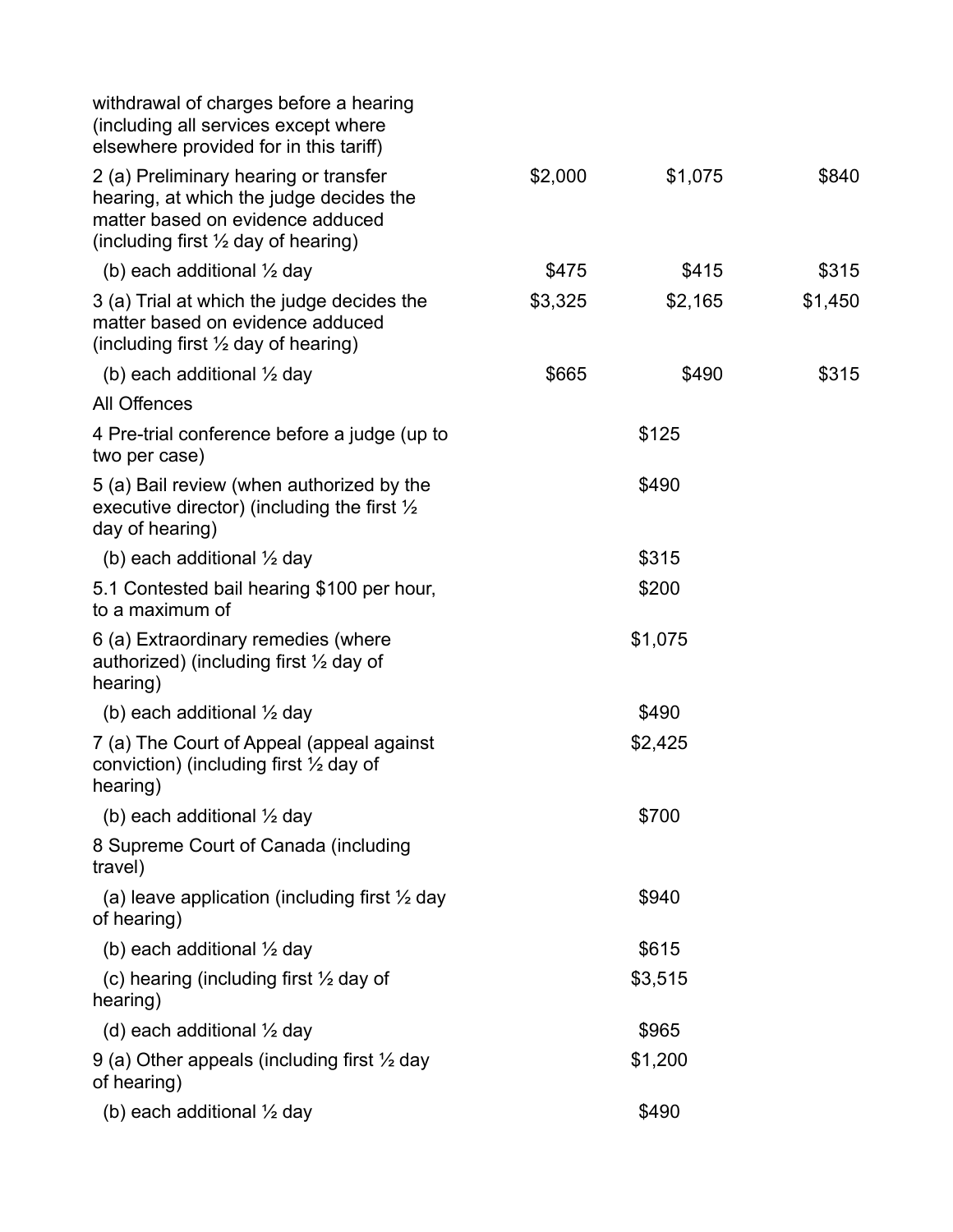#### PART 3

#### FEES IN CIVIL MATTERS

Fees provided in this Part for all-inclusive items do not apply if the services furnished are for three hours or less. In those circumstances, the solicitor shall claim for time expended at a rate of \$100 per hour.

Fees in items 3 to 7 of this Part include preparation, attendances and appearances.

| maximum of: | 1 Interlocutory proceedings (preparation and court time) itemized at \$100 per hour to a                                                                                                                                                                                    | \$515                              |
|-------------|-----------------------------------------------------------------------------------------------------------------------------------------------------------------------------------------------------------------------------------------------------------------------------|------------------------------------|
|             | 2 Examination for discovery or on an affidavit<br>(a) itemized preparation at \$100 per hour to a maximum of:<br>(b) attendance, itemized at \$100 per hour                                                                                                                 | \$340                              |
|             | 3 (a) Trial (including first 1/2 day of trial) itemized at \$100 per hour to a maximum of: \$1,750<br>(b) each additional $\frac{1}{2}$ day of trial                                                                                                                        | \$575                              |
| maximum of: | 4 (a) Quasi-judicial matters (including first 1/2 day of hearing) itemized at \$100 per hour to a                                                                                                                                                                           | \$915                              |
|             | (b) each additional 1/2 day of hearing                                                                                                                                                                                                                                      | \$290                              |
|             | 5 (a) The Court of Appeal (including the first $\frac{1}{2}$ day of hearing)<br>(b) each additional $\frac{1}{2}$ day                                                                                                                                                       | \$2,425<br>\$700                   |
|             | 6 Supreme Court of Canada (including travel)<br>(a) leave application (including first $\frac{1}{2}$ day of hearing)<br>(b) each additional $\frac{1}{2}$ day<br>(c) appeal hearing (including first $\frac{1}{2}$ day of hearing)<br>(d) each additional $\frac{1}{2}$ day | \$940<br>\$615<br>\$3,515<br>\$965 |
|             | 7 (a) Other appeals (including first 1/2 day of hearing)<br>(b) each additional $\frac{1}{2}$ day                                                                                                                                                                           | \$1,200<br>\$490                   |

#### PART 4

#### FEES IN DOMESTIC MATTERS

The following fees do not apply in respect of legal aid furnished in three hours or less. In those circumstance, the solicitor may claim at the rate of \$100 per hour.

1 A contempt proceeding, a maintenance enforcement proceeding, a divorce in which no corollary relief is sought or in which corollary relief has been settled in previous proceedings,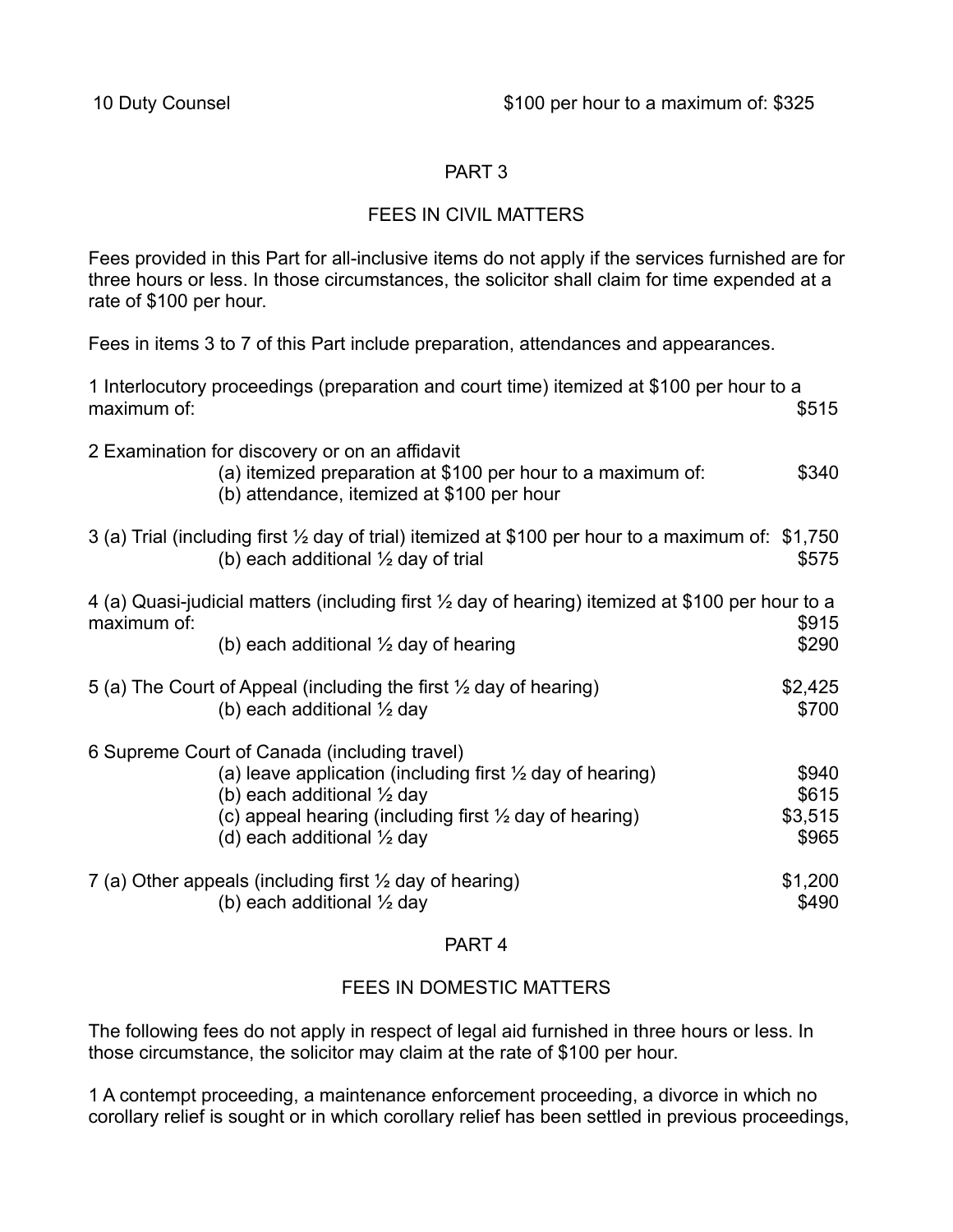| an application to set aside a protection order, an application to defend the making of a<br>protection order, an application pursuant to The Inter-jurisdictional Support Orders Act, or<br>child protection proceedings that are likely to be disposed of by way of a temporary order of<br>guardianship in favour of a child protection agency, a supervision order, a third party<br>placement order, or a |                                    |  |
|---------------------------------------------------------------------------------------------------------------------------------------------------------------------------------------------------------------------------------------------------------------------------------------------------------------------------------------------------------------------------------------------------------------|------------------------------------|--|
| child protection agency agrees to return the child(ren) to the parent(s), including all<br>preparation and appearances:                                                                                                                                                                                                                                                                                       | \$690                              |  |
| 2 A domestic matter other than a matter referred to in item 1, including all preparation and<br>appearances in respect of interim proceedings, case management conferences, pre-trial<br>conferences and, subject to item 3, examinations for discovery and examinations on<br>affidavits:                                                                                                                    | \$1,550                            |  |
| 3 An examination for discovery or an examination on an affidavit, when authorized by the                                                                                                                                                                                                                                                                                                                      |                                    |  |
| area director in contemplation of trial:<br>(a) preparation: \$100 per hour to a maximum of:<br>(b) attendance: \$100 per hour                                                                                                                                                                                                                                                                                | \$375                              |  |
| 4 Trial, when authorized by the area director and witnesses testify, per 1/2 day:                                                                                                                                                                                                                                                                                                                             | \$615                              |  |
| 5 (a) The Court of Appeal (including the first $\frac{1}{2}$ day of hearing)<br>(b) each additional 1/2 day                                                                                                                                                                                                                                                                                                   | \$2,425<br>\$700                   |  |
| 6 Supreme Court of Canada (including travel)<br>(a) leave application (including first $\frac{1}{2}$ day of hearing)<br>(b) each additional $\frac{1}{2}$ day<br>(c) appeal hearing (including first $\frac{1}{2}$ day of hearing)<br>(d) each additional 1/2 day                                                                                                                                             | \$940<br>\$615<br>\$3,515<br>\$965 |  |
| 7 (a) Other appeals (including first $\frac{1}{2}$ day of hearing)<br>(b) each additional 1/2 day                                                                                                                                                                                                                                                                                                             | \$1,200<br>\$490                   |  |

#### PART 4.1

#### FEES IN IMMIGRATION MATTERS

Fees provided in this Part for all-inclusive items do not apply if the services furnished are for three hours or less. In those circumstances, the solicitor shall claim for time expended at a rate of \$100 per hour.

| 1 Immigration inquiry, including all preparation and appearances: | \$665 |
|-------------------------------------------------------------------|-------|
| 2 Detention review, including all preparation and appearances:    |       |
| (a) initial review                                                | \$515 |
| (b) subsequent reviews (each)                                     | \$190 |

3 Refugee Division, Immigration and Refugee Board:

(a) preparation and attendance, including the first  $\frac{1}{2}$  day of hearing, \$100 per num of: hour to a maximum of:  $\overline{1}$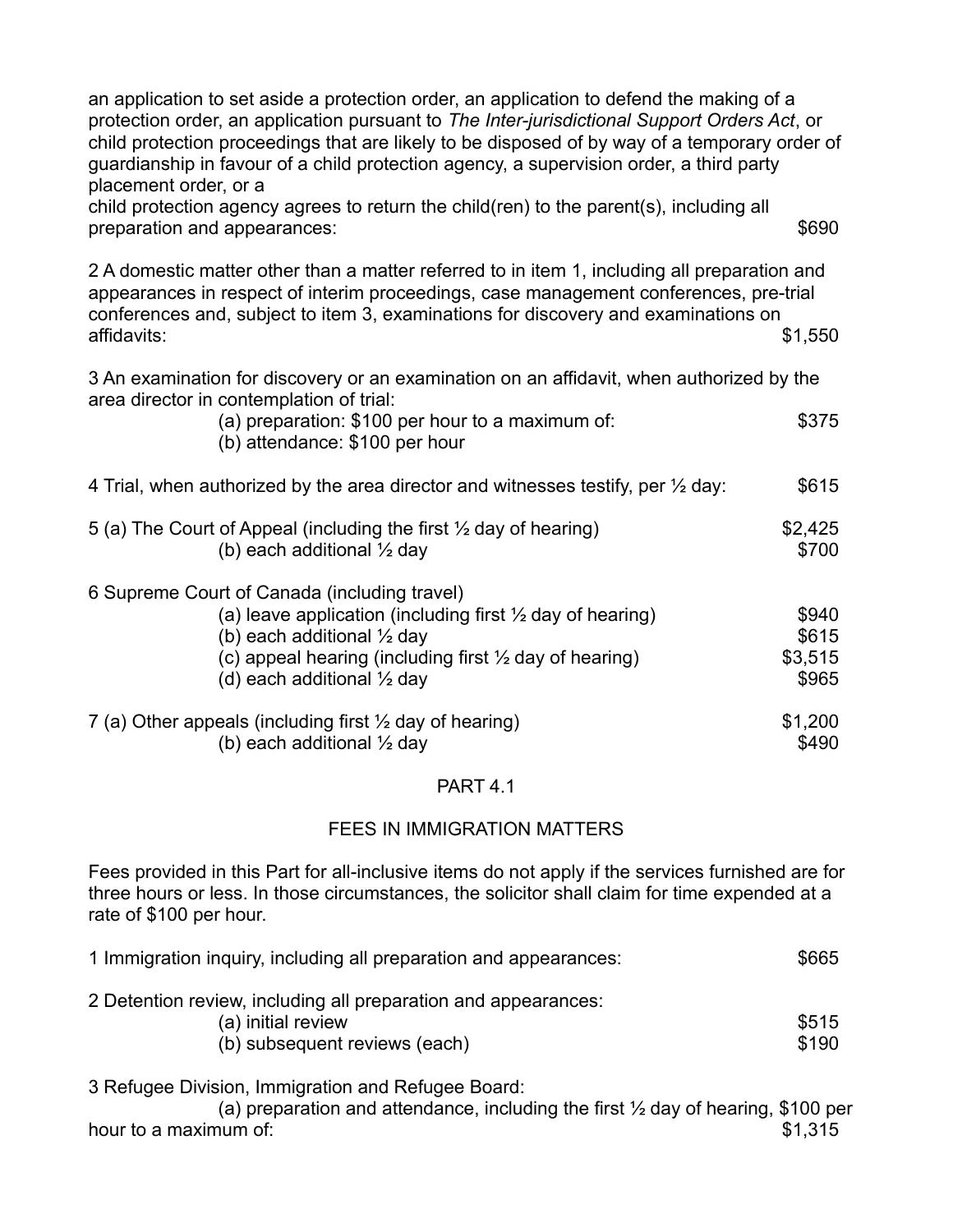(b) each additional ½ day of hearing, including all preparation and attendance: \$465

4 Appeal Division, Immigration and Refugee Board:

(a) preparation and attendance, including the first  $\frac{1}{2}$  day of hearing, \$100 per hour to a maximum of:  $$1,315$ 

(b) each additional ½ day of hearing, including all preparation and attendance:

\$465

5 Humanitarian and compassionate landing, including a post-determination refugee claimant, \$100 per hour to a maximum of:  $$940$ 

6 Federal Court, including all preparation and appearances:

| (a) application for leave | \$1.040 |
|---------------------------|---------|
| (b) hearing after leave   | \$1.315 |
| (c) application for stay  | \$1.040 |
| (d) consent motion        | \$340   |
| (e) contested motion      | \$575   |

#### PART 5

### DISBURSEMENTS

Every solicitor acting under a certificate shall be paid the following disbursements actually and reasonably incurred:

1 Disbursements, except witness fees, required to be made under a statute, a rule having statutory authority, regulation or order-in-council.

2 Subject to the prior approval of an area director, witness fees and travelling expenses of witnesses paid in accordance with the statute, rule or regulation under which the proceeding is brought.

3 For appeal matters, fees paid for transcripts at rates applicable to legal aid matters.

4 Long distance telephone charges.

5 Postage or express charges on the shipment of documents, transcripts or exhibits.

6 With the prior approval of an area director:

(a) in non-appeal matters, fees paid for transcripts at rates applicable to legal aid matters;

(b) a solicitor's travelling expenses, at rates determined by the council;

(c) fees paid to expert witnesses;

(d) fees paid for a medical expert or expert in psychology;

(e) other disbursements.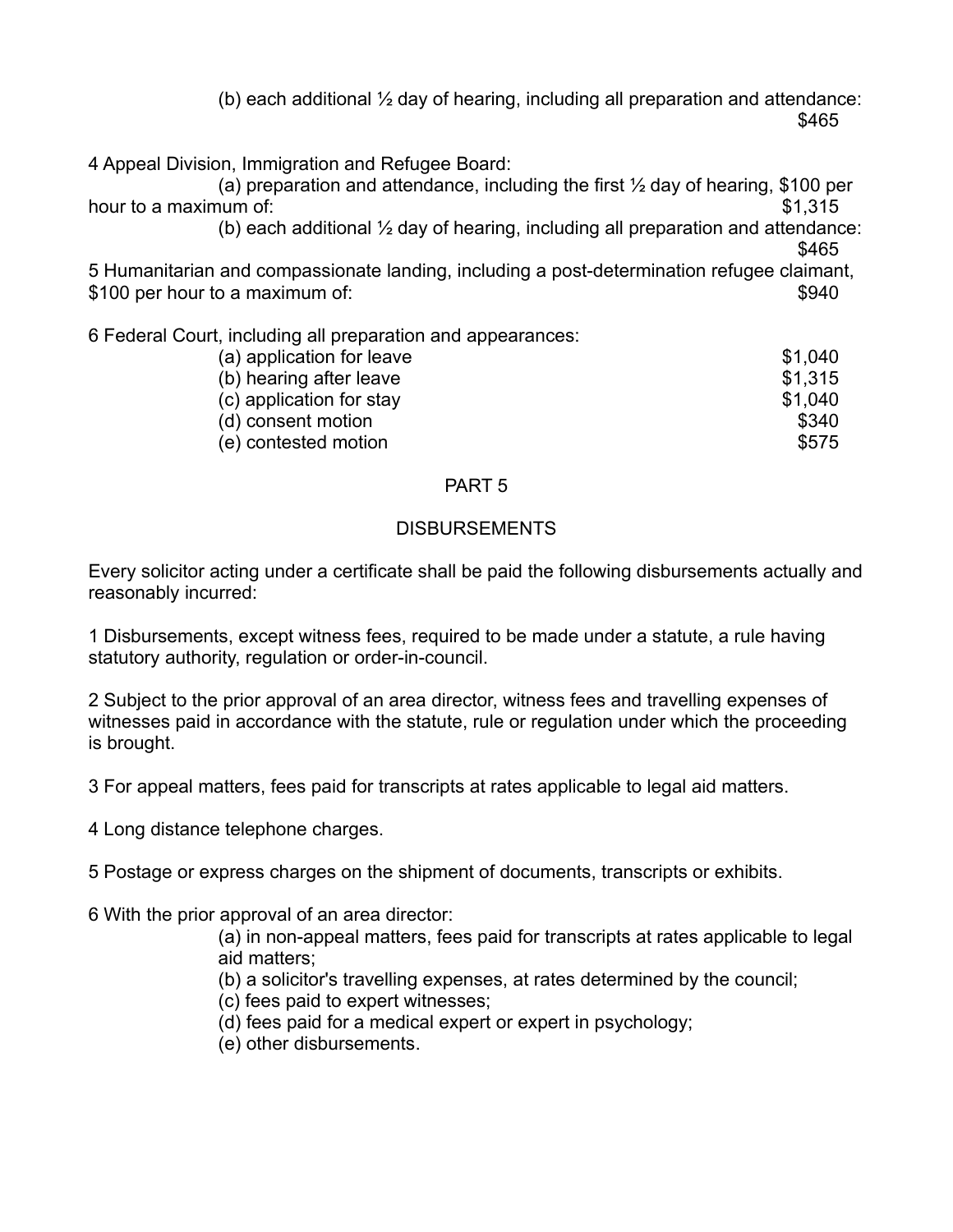#### TARIF DES HONORAIRES

#### PARTIE 1

### DISPOSITIONS GÉNÉRALES

**1** Les définitions qui suivent s'appliquent au présent tarif.

**« contestée »** Contestée au cours de l'instruction de l'affaire. ("contested")

**« procédure provisoire »** Procédure introduite par avis de motion et affidavit, laquelle fait par la suite l'objet d'une audience. ("interim proceeding")

**« traitées conjointement »** Des affaires sont traitées conjointement lorsque l'audition définitive d'au moins deux d'entre elles est tenue en même temps. ("dealt with together")

**« vacation »** Temps réel de comparution devant le tribunal, à l'exclusion du temps consacré par un procureur à attendre, à se déplacer, à rencontrer les témoins ou à faire toute autre préparation. ("court time")

**2** Sauf indication contraire, les comptes préparés conformément au présent tarif n'ont pas besoin d'être détaillés.

**3** Sauf indication contraire, les honoraires s'étendent à l'ensemble des services fournis, y compris la première demi-journée d'audition d'une affaire. Des honoraires supplémentaires sont prévus pour les demi-journées additionnelles.

**4** Le procureur dresse son compte d'aide juridique conformément à la présente annexe et peut être tenu de fournir au directeur général une preuve des services qu'il a fournis et des débours qu'il a engagés.

**5** Lorsqu'il détermine les honoraires exigibles à l'égard de services dont le présent tarif ne fait pas mention, le directeur général peut tenir compte des honoraires payables pour des services semblables et accorde des honoraires raisonnables à l'égard des services.

**6** Le taux horaire de 100 \$ prévu au présent tarif est réduit à 25 \$ si les services d'aide juridique sont fournis par un diplômé en droit.

**7(1)** Sous réserve du paragraphe (2), le procureur qui représente au moins deux clients dans la même affaire et qui a des mandats d'aide juridique distincts à l'égard de ceux-ci fait part au directeur général des noms des clients et n'a le droit de réclamer des honoraires qu'à l'égard d'un seul d'entre eux.

**7(2)** Le directeur général peut accorder au procureur des honoraires supplémentaires pour des services distincts fournis aux autres clients.

**8** Si au moins deux mandats sont délivrés à l'égard du même client et que les affaires visées par ces mandats sont traitées conjointement, le procureur en avise le directeur général. Le procureur n'a le droit de réclamer des honoraires qu'à l'égard d'une seule affaire mais il est à la discrétion du directeur général de lui accorder des honoraires supplémentaires pour des services distincts qu'il a fournis relatifs à chaque affaire si des travaux raisonnablement nécessaires à la disposition d'une affaire ne sont pas nécessaires à la disposition de l'autre.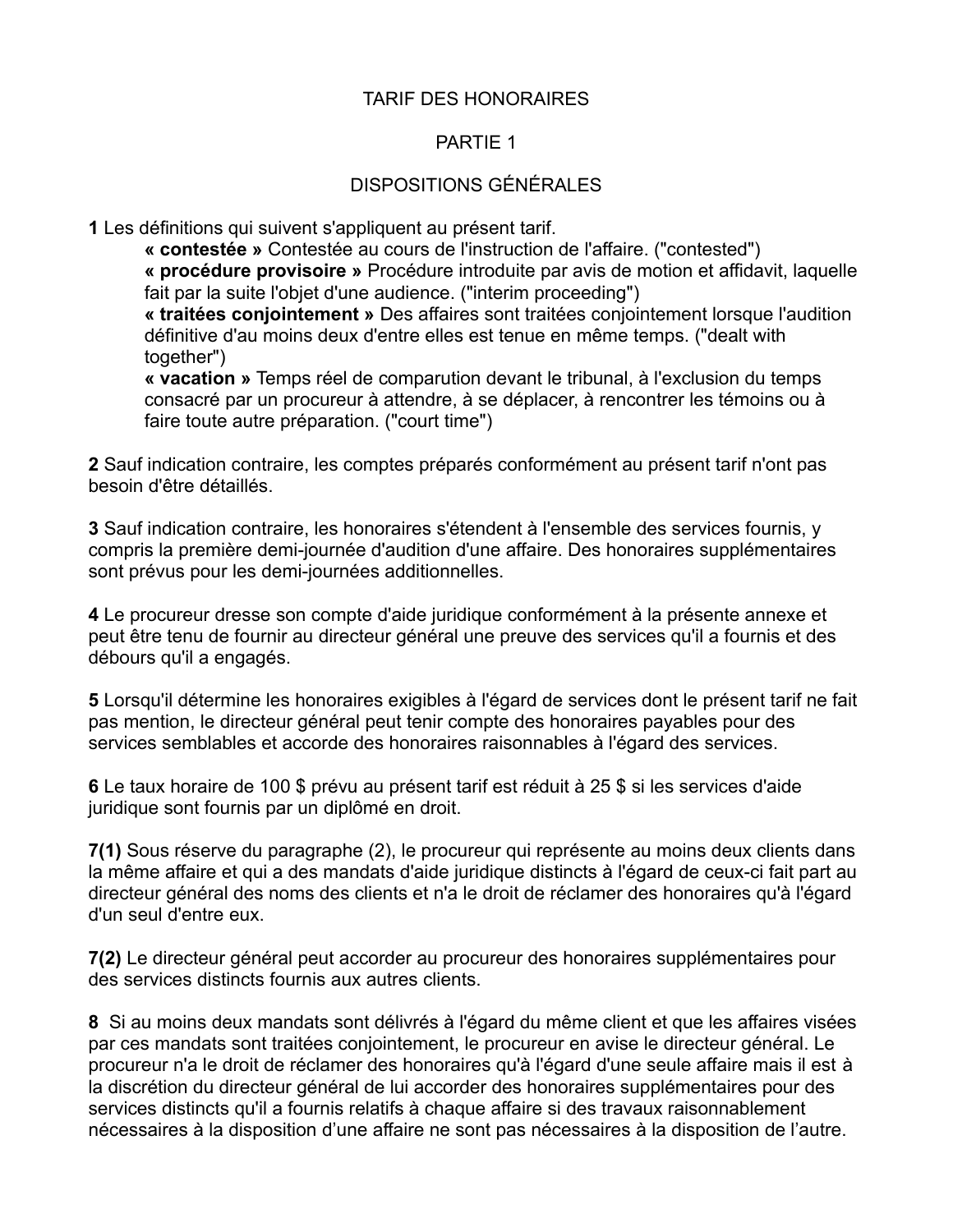**8.1** Si un mandat est modifié afin qu'il vise une affaire additionnelle et si les affaires qu'il concerne sont traitées conjointement, le procureur n'a le droit de réclamer des honoraires qu'à l'égard d'une seule affaire, mais il est à la discrétion du directeur général de lui accorder des honoraires supplémentaires pour des services distincts qu'il a fournis relatifst à chaque affaire si des travaux raisonnablement nécessaires à la disposition d'une affaire ne sont pas nécessaires à la disposition de l'autre.

**9(1)** Sous réserve de l'approbation préalable d'un directeur régional, une indemnité de déplacement d'un montant de 50 \$ l'heure peut être attribuée, sauf dans le cas d'affaires portées devant la Cour suprême du Canada et pour lesquelles les honoraires prévus comprennent une indemnité de déplacement et d'attente.

**9(2)** Il est interdit à un procureur de facturer plus de deux demi-journées de travail par jour.

**10(1)** Si la fourniture de services d'aide juridique par un procureur est interrompue ou demeure inachevée pour une raison quelconque, les honoraires qui sont normalement payables au procureur pour la fourniture des services en vertu d'un mandat peuvent être ramenés à 465 \$ ou à 50 % du montant payable en vertu du tarif applicable aux services en question, si ce montant est inférieur.

**10(2)** Les honoraires qui sont normalement payables à un procureur pour la fourniture de services d'aide juridique aux termes d'un mandat peuvent être réduits de 50 % si les services en question ont déjà été fournis au client aux termes d'un mandat délivré à un autre procureur.

**11(1)** Le procureur qui a fourni sous mandat des services d'aide juridique doit soumettre son relevé d'honoraires et ses débours au directeur général conformément au tarif des honoraires en effet par le Conseil de gestion.

**11(2)** Pour recevoir une augmentation au delà des tarif fixe d'honoraires en effet par le Conseil de gestion, un procureur peut faire une demande par écrit au directeur général en soumettant un compte détaillé avec explication des circonstances justifiant une augmentation de le tarif fixe.

**11(3)** En cas de circonstances extrêmement inhabituelles, le directeur général peut augmenter ou diminuer le tarif fixe des honoraires soumit par le procureur.

### PARTIE 2

### HONORAIRES EN MATIÈRE CRIMINELLE

Les honoraires prévus par la présente partie ne s'appliquent que lorsque les services ont été fournis pendant plus de trois heures. Si ce n'est pas le cas, le procureur doit réclamer des honoraires au taux horaire de 100 \$.

Les honoraires prévus par la présente partie comprennent la préparation et les comparutions.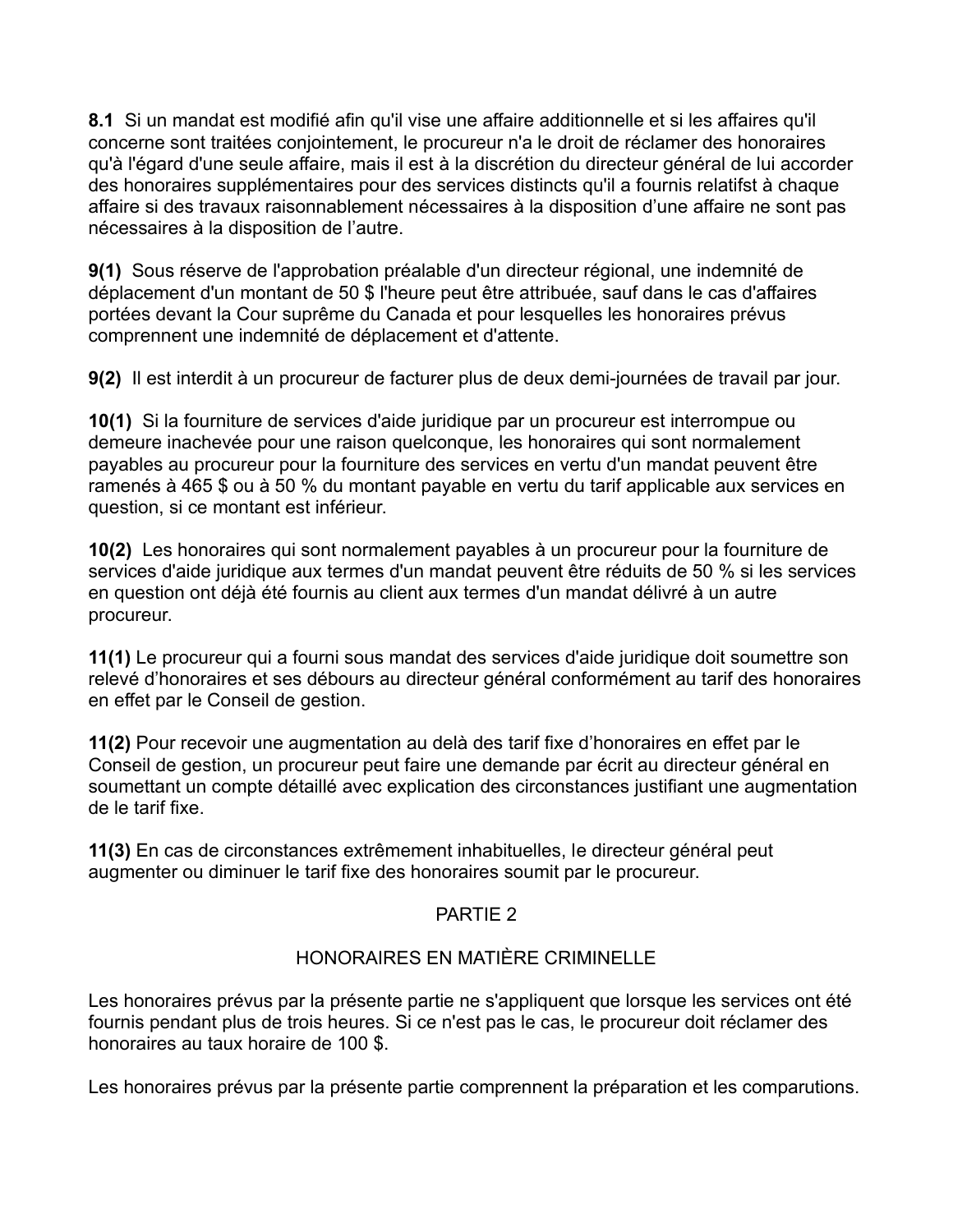# **Catégories d'infractions :**

# **Catégorie A**

Les infractions suivantes :

| <b>Disposition du Code criminel</b>                                                            | Description générale de l'infraction                                                                |
|------------------------------------------------------------------------------------------------|-----------------------------------------------------------------------------------------------------|
| $\cdot$ 273                                                                                    | agression sexuelle grave                                                                            |
| $\cdot$ 80(a), 220(a) or (b), 233                                                              | infractions pouvant "causer la mort"                                                                |
| $\cdot$ 431, 431.1                                                                             | attaque de locaux des Nations Unies ou de locaux<br>faisant l'objet d'une protection internationale |
| $\cdot$ 239                                                                                    | tentative de meurtre                                                                                |
| $\cdot$ 222, 234                                                                               | homicide involontaire coupable                                                                      |
| $\cdot$ 222, 229                                                                               | meurtre                                                                                             |
| •465                                                                                           | complot en vue de la perpétration d'un meurtre                                                      |
| $\cdot$ 467.1, 467.11, 467.111, 467.12,<br>467.13                                              | infractions ayant trait aux organisations<br>criminelles                                            |
| $\cdot$ 83.02, 83.03, 83.04, 83.18, 83.19,<br>83.2, 83.21, 83.22, 83.23, 83.231(3)<br>or $(4)$ | terrorisme                                                                                          |
| $\cdot$ 269.1                                                                                  | torture                                                                                             |
| • 279.01, 279.011, 279.02                                                                      | traite des personnes                                                                                |

# **Catégorie B**

Les infractions suivantes :

| Dispositions du Code criminel (à<br>moins d'indication contraire) | Description générale de l'infraction                                                                                                                                          |
|-------------------------------------------------------------------|-------------------------------------------------------------------------------------------------------------------------------------------------------------------------------|
| • 280, 281, 282, 283                                              | enlèvement                                                                                                                                                                    |
| • 245(a)                                                          | administration d'une substance délétère causant<br>des lésions corporelles ou mettant la vie en danger                                                                        |
| •268                                                              | voies de fait graves                                                                                                                                                          |
| $\cdot$ 433(a) (b)                                                | incendie criminel et incendie criminel causant des<br>lésions corporelles                                                                                                     |
| •270                                                              | voies de fait contre un agent de la paix                                                                                                                                      |
| $\cdot 753.3$                                                     | défaut de se conformer à une surveillance de longue<br>durée                                                                                                                  |
| $\cdot$ 119, 120, 121, 122                                        | corruption de fonctionnaires judiciaires, publics ou<br>municipaux, fraude envers le gouvernement, abus de<br>confiance, actes de corruption dans les affaires<br>municipales |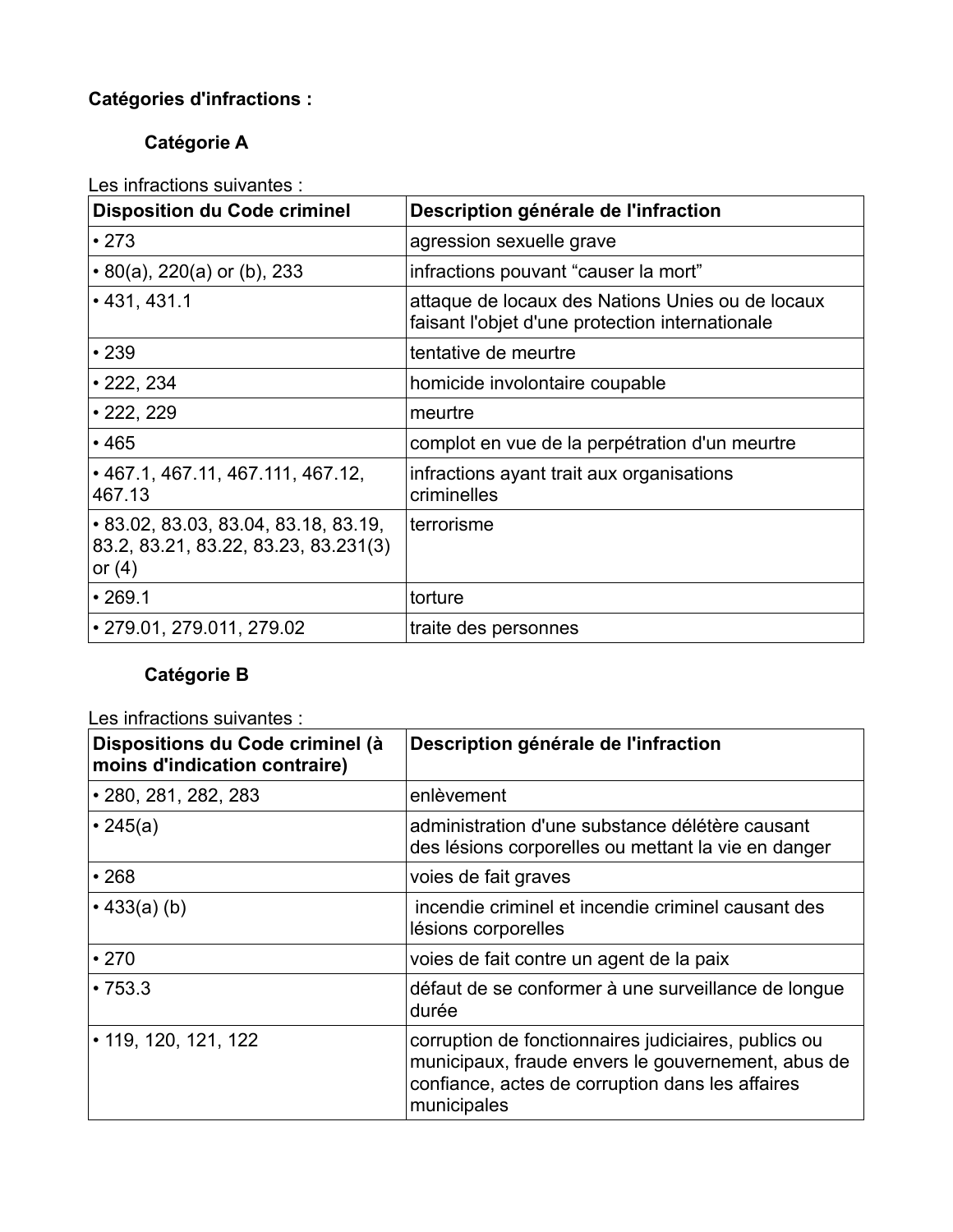| •220                                                                | fait de causer la mort par négligence criminelle                                                                         |
|---------------------------------------------------------------------|--------------------------------------------------------------------------------------------------------------------------|
| •163.1                                                              | pornographie juvénile                                                                                                    |
| •221                                                                | fait de causer des lésions corporelles par négligence<br>criminelle                                                      |
| •244                                                                | décharge d'une arme à feu avec une intention<br>particulière                                                             |
| • 244.2                                                             | décharge d'une arme à feu avec insouciance                                                                               |
| •346                                                                | extorsion                                                                                                                |
| $\cdot$ 348(1)(d), 348.1(b)                                         | introduction par effraction dans une maison<br>d'habitation occupée avec emploi de violence ou de<br>menaces de violence |
| •279.1                                                              | prise d'otage                                                                                                            |
| • 6 (Loi réglementant certaines<br>drogues et autres substances)    | importation et exportation                                                                                               |
| • 155                                                               | inceste                                                                                                                  |
| •279                                                                | enlèvement                                                                                                               |
| • 102                                                               | fabrication d'une arme automatique                                                                                       |
| •430(2)                                                             | méfait causant un danger réel pour la vie                                                                                |
| $\cdot$ 430(5.1)                                                    | méfait à l'égard de données informatiques                                                                                |
| $\cdot$ 249(3), 252(1.2), 255(2), 255(2.1),<br>255(2.2)             | infractions routières causant des lésions<br>corporelles                                                                 |
| $\cdot$ 249(4), 255(3), 255(3.1), 255(3.2),<br>255(3.3)             | infractions routières causant la mort                                                                                    |
| • $139(1)(c)$ , $139(2)$                                            | entrave à la justice (acte criminel)                                                                                     |
| • 129(d)                                                            | entrave à un fonctionnaire public ou à un agent de la<br>paix (acte criminel)                                            |
| $\cdot$ 119, 136, 172(4), 174, 251, 283(2),<br>318, 319(2), 347     | nfractions ne pouvant faire l'objet d'une poursuite<br>sans le consentement du procureur général                         |
| • 128                                                               | prévarication des agents de la paix dans l'exécution<br>d'actes judiciaires                                              |
| •131                                                                | parjure                                                                                                                  |
| • 5(2) (Loi réglementant certaines<br>drogues et autres substances) | possession en vue du trafic                                                                                              |
| $\cdot$ 63, 64, 65, 67, 68                                          | émeute ou attroupement illégal                                                                                           |
| •343                                                                | vol qualifié                                                                                                             |
| • 271(a)                                                            | agression sexuelle (acte criminel)                                                                                       |
| •272                                                                | agression sexuelle armée                                                                                                 |
| $\cdot$ 153, 153.1, 172.2                                           | exploitation sexuelle                                                                                                    |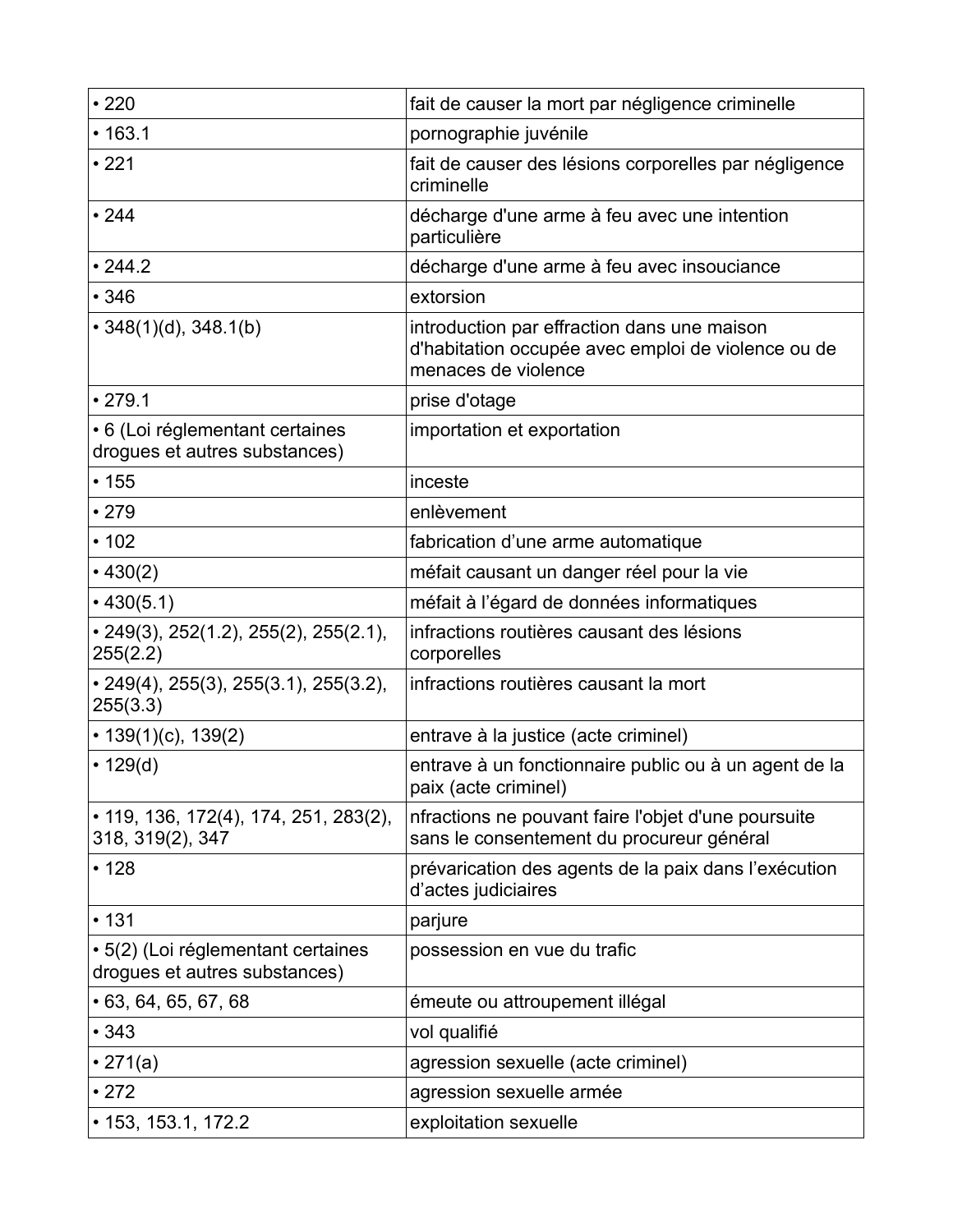| • 151                                                                | contacts sexuels                                                   |
|----------------------------------------------------------------------|--------------------------------------------------------------------|
| $\cdot$ 152, 160, 170, 171, 171.1, 172.1,<br>$173(1)(a)$ or $(2)(a)$ | infractions sexuelles sans peine minimale obligatoire              |
| •83.231                                                              | incitation à craindre des activités terroristes (acte<br>criminel) |
| $\cdot$ 99, 100, 103                                                 | trafic d'armes                                                     |
| $\cdot 81$                                                           | usage d'explosifs avec une intention particulière                  |
| • 85                                                                 | usage d'une arme à feu lors de la perpétration d'une<br>infraction |

— tentative ou complot en vue de la perpétration de l'une des infractions énumérées cidessus;

— complot en vue de la perpétration d'une infraction visée à la catégorie C.

#### **Catégorie C :**

— infractions criminelles non énumérées dans la catégorie A ou B.

| Catégories d'infractions                                                                                                                                                                                     | A          | B          | C        |
|--------------------------------------------------------------------------------------------------------------------------------------------------------------------------------------------------------------|------------|------------|----------|
| I Plaidoyer de culpabilité, suspension de<br>l'instance ou retrait des accusations avant<br>la tenue d'une audience (y compris tous<br>les services fournis, sauf disposition<br>contraire du présent tarif) | $2,000$ \$ | 1,075\$    | 565 \$   |
| 2 (a) Audience préliminaire ou audience de<br>renvoi au cours desquelles le juge statue<br>sur la question en se fondant sur la preuve<br>présentée (y compris la première demi-<br>journée d'audience)      | $2,000$ \$ | 1,075\$    | 840 \$   |
| (b) chaque demi-journée additionnelle                                                                                                                                                                        | 475\$      | 415\$      | $315$ \$ |
| <b>3 (a)</b> Instruction au cours de laquelle le<br>juge statue sur la question en se fondant<br>sur la preuve présentée (y compris la<br>première demi-journée d'audience)                                  | $3,325$ \$ | $2,165$ \$ | 1,450 \$ |
| (b) chaque demi-journée additionnelle                                                                                                                                                                        | 665\$      | 490 \$     | $315$ \$ |
| Toutes les infractions                                                                                                                                                                                       |            |            |          |
| 4 Conférence préparatoire au procès tenue<br>devant un juge (maximum de deux par<br>cause)                                                                                                                   |            | $125$ \$   |          |
| 5 (a) Examen de la mise en liberté<br>provisoire (lorsqu'il est autorisée par le<br>directeur général) (y compris la première                                                                                |            | 490 \$     |          |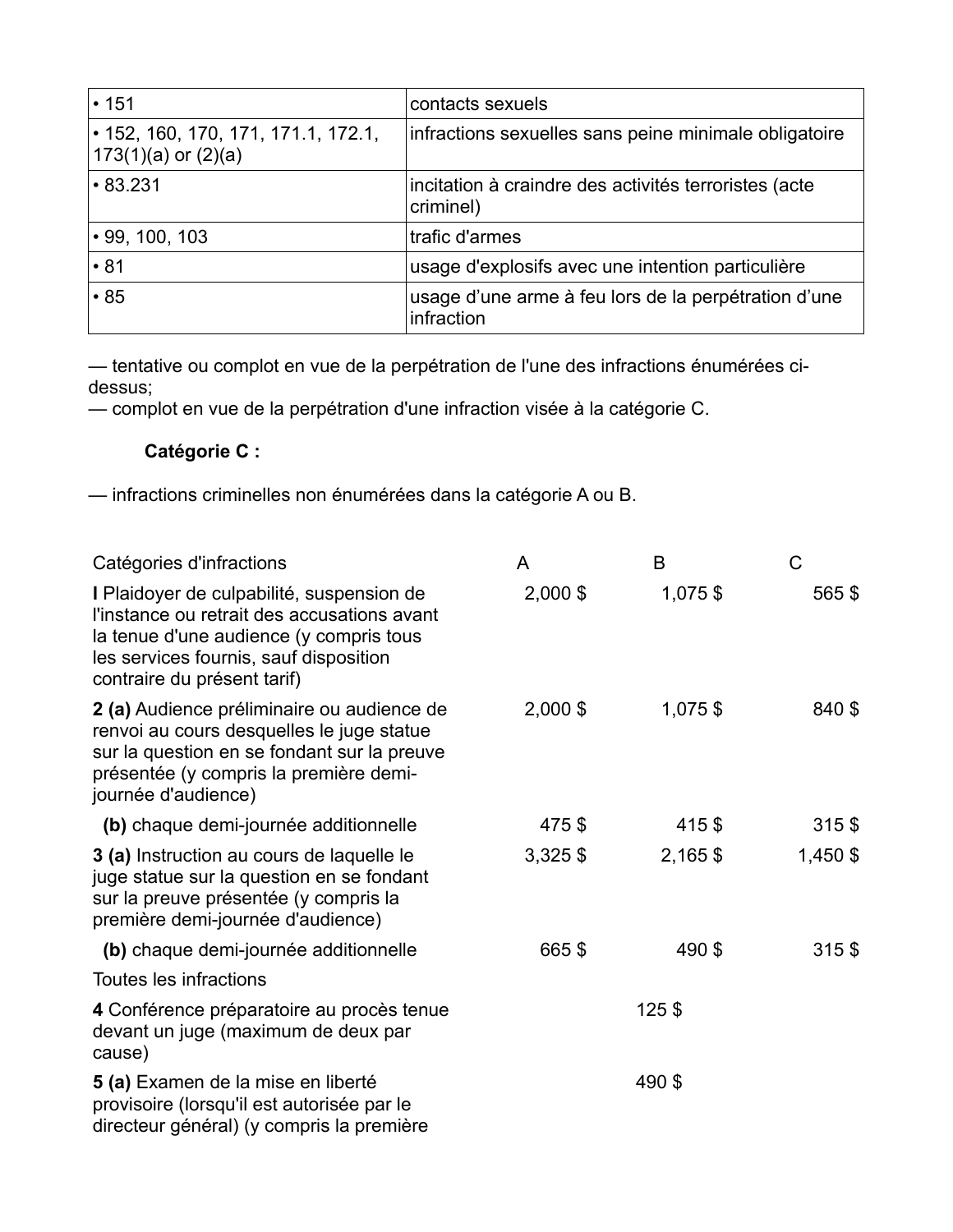demi-journée d'audience)

| (b) chaque demi-journée additionnelle                                                                                       | 315\$                                                   |
|-----------------------------------------------------------------------------------------------------------------------------|---------------------------------------------------------|
| 5.1 Audience relative à une demande<br>contestée de mise en liberté provisoire<br>100 \$ l'heure, jusqu'à concurrence<br>de | 200\$                                                   |
| 6 (a) Recours extraordinaires (lorsqu'ils<br>sont autorisés) (y compris la première<br>demi-journée d'audience)             | 1,075\$                                                 |
| (b) chaque demi-journée additionnelle                                                                                       | 490 \$                                                  |
| 7 (a) Cour d'appel (appel de la<br>condamnation) (y compris la première<br>demi-journée d'audience)                         | 2,425 \$                                                |
| (b) chaque demi-journée additionnelle                                                                                       | 700\$                                                   |
| 8 Cour suprême du Canada (y compris les<br>frais de déplacement)                                                            |                                                         |
| (a) demande d'autorisation d'appel (y<br>compris la première demi-journée<br>d'audience)                                    | 940\$                                                   |
| (b) chaque demi-journée additionnelle                                                                                       | 615\$                                                   |
| (c) audience (y compris la première demi-<br>journée d'audience)                                                            | $3,515$ \$                                              |
| (d) chaque demi-journée additionnelle                                                                                       | 965\$                                                   |
| 9 (a) Autre appels (y compris la première<br>demi-journée d'audience)                                                       | 1,200 \$                                                |
| (b) chaque demi-journée additionnelle                                                                                       | 490 \$                                                  |
| 10 Avocat de service                                                                                                        | taux horaire de 100 \$, jusqu'à concurrence de<br>325\$ |

#### PARTIE 3

#### HONORAIRES EN MATIÈRE CIVILE

Les honoraires prévus par la présente partie à l'égard de chaque point ne s'appliquent que lorsque les services ont été fournis pendant plus de trois heures. Si ce n'est pas le cas, le procureur doit réclamer des honoraires au taux horaire de 100 \$.

Les honoraires prévus aux points 3 à 7 de la présente partie comprennent la préparation, les présences au tribunal et les comparutions.

**1)** Procédures interlocutoires (préparation et vacation) au taux horaire de 100 \$, jusqu'à concurrence de 515 \$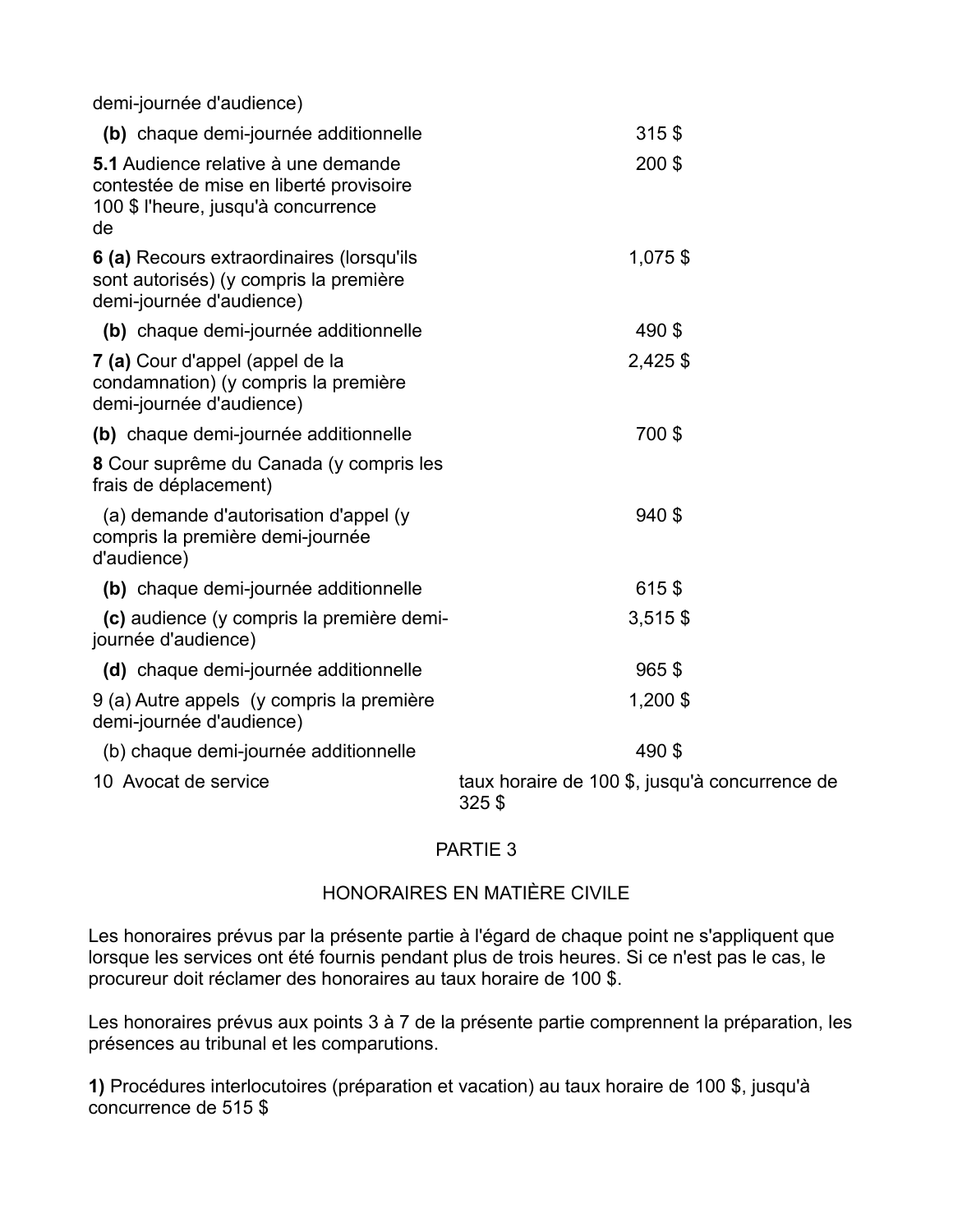**2)** Interrogatoire préalable ou examen portant sur un affidavit :

- a) préparation détaillée au taux horaire de 100 \$, jusqu'à concurrence de 340 \$
- b) comparution au taux horaire de 100 \$

**3) a)** Instruction (y compris la première demi-journée d'audience) au taux horaire de 100 \$, jusqu'à concurrence de 1,750 \$

**b)** chaque demi-journée additionnelle d'instruction 575 \$

**4 a)** Affaires quasi judiciaires (y compris la première demi-journée d'audience) au taux horaire de 100 \$, jusqu'à concurrence de 915 \$

 **b)** chaque demi-journée additionnelle d'audience 290 \$

- **5 a)** Cour d'appel (y compris la première demi-journée d'audience) 2,425 \$  **b)** chaque demi-journée additionnelle 700 \$
- **6** Cour suprême du Canada (y compris les frais de déplacement) :
	- **a)** demande d'autorisation d'appel (y compris la première demi-journée d'audience) 940 \$
	- **b**) chaque demi-journée additionnelle 615 \$
	- **c)** audition de l'appel (y compris la première demi-journée d'audience) 3,515\$
	- **d)** chaque demi-journée additionnelle 965 \$
- **7 a)** Autres appels (y compris la première demi-journée d'audience) 1,200 \$ **b)** chaque demi-journée additionnelle 490 \$

## PARTIE 4

## HONORAIRES EN MATIÈRE FAMILIALE

Les honoraires suivants ne s'appliquent que lorsque les services d'aide juridique ont été fournis pendant plus de trois heures. Si ce n'est pas le cas, le procureur peut réclamer des honoraires au taux horaire de 100 \$.

**1** Procès pour outrage, procédure d'exécution d'une ordonnance alimentaire ou divorce dans lequel aucune mesure accessoire n'est demandée ou relativement auquel des mesures accessoires ont fait l'objet d'un règlement lors d'une procédure antérieure, requête en annulation d'une ordonnance de protection, requête en défense d'une ordonnance de protection rendue, demande présentée sous le régime de la Loi sur l'établissement et l'exécution réciproque des ordonnances alimentaires ou instances en matière de protection de l'enfant donnant lieu soit probablement à la délivrance d'une ordonnance de tutelle temporaire en faveur d'un office des Services à l'enfant et à la famille, d'une ordonnance de surveillance, d'une ordonnance de placement de l'enfant chez un tiers, soit à l'acceptation par un office des Services à l'enfant et à la famille de rendre l'enfant à ses parents, ou à l'un d'eux — ou les enfants à leurs parents, ou à l'un d'eux — y compris la préparation et les comparutions 690 \$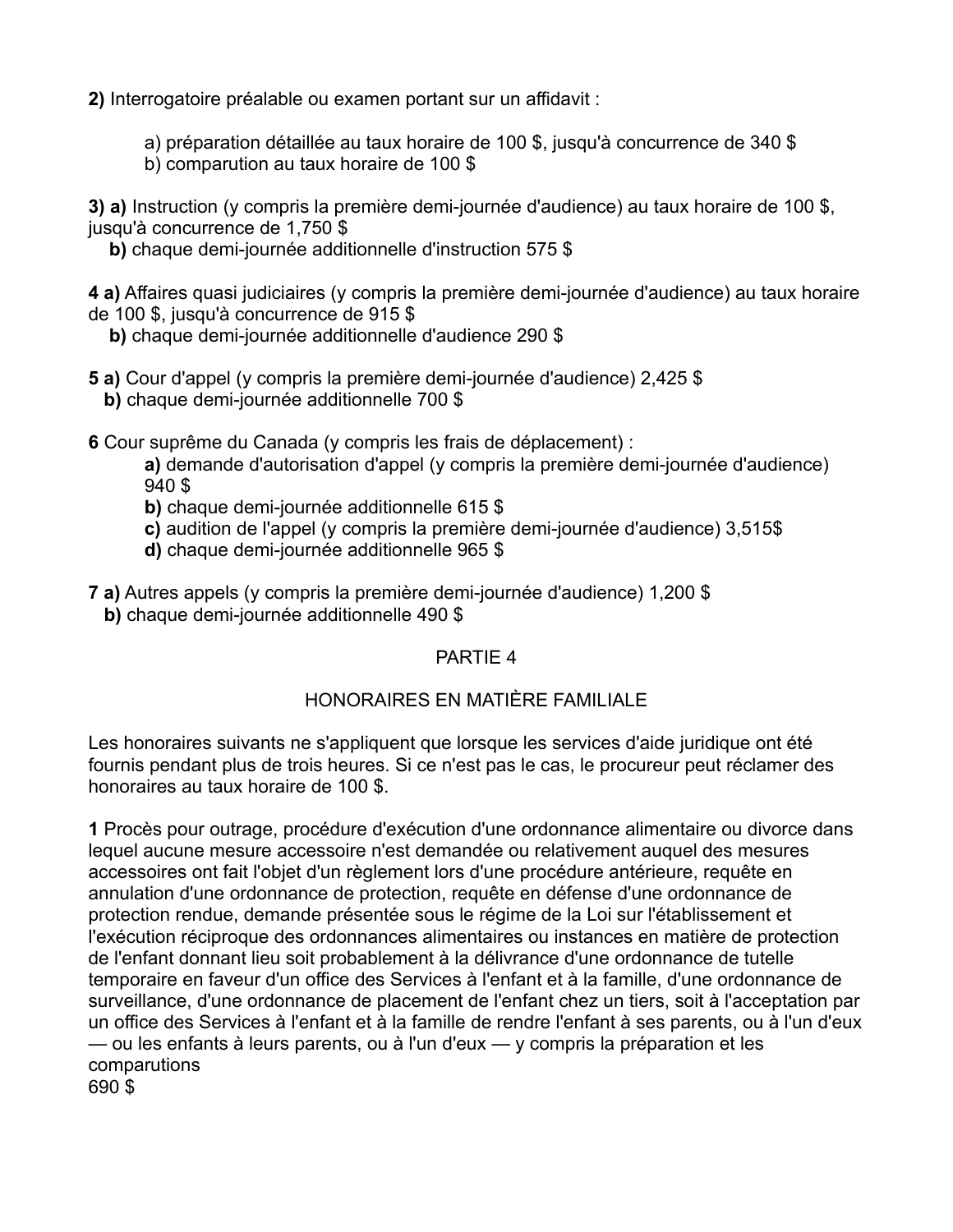**2** Affaires familiales autres que celles visées par le point 1, y compris la préparation et les comparutions relatives à toute procédure provisoire, les conférences de gestion de cause, les conférences préparatoires au procès et, sous réserve du point 3, les interrogatoires préalables et les interrogatoires portant sur des affidavits 1,550 \$

**3** Interrogatoire préalable ou interrogatoire portant sur un affidavit, lorsqu'il est autorisé par un directeur régional en prévision d'un procès :

- **a)** préparation : 100 \$ l'heure, jusqu'à concurrence de 375 \$
- b) comparution : 100 \$ l'heure

**4** Procès autorisé par un directeur régional et au cours duquel des témoins sont appelés à témoigner, par demi-journée 615 \$

- **5 a)** Cour d'appel (y compris la première demi-journée d'audience) 2,425 \$  **b)** chaque demi-journée additionnelle 700 \$
- **6** Cour suprême du Canada (y compris les frais de déplacement) :
	- **a)** demande d'autorisation d'appel (y compris la première demi-journée d'audience) 940 \$
	- **b**) chaque demi-journée additionnelle 615 \$
	- **c)** audition de l'appel (y compris la première demi-journée d'audience) 3,515\$
	- **d)** chaque demi-journée additionnelle 965 \$
- **7 a)** Autres appels (y compris la première demi-journée d'audience) 1,200 \$ **b)** chaque demi-journée additionnelle 490 \$

## PARTIE 4.1

## HONORAIRES EN MATIÈRE D'IMMIGRATION

Les honoraires prévus par la présente partie à l'égard de chaque point ne s'appliquent que lorsque les services ont été fournis pendant plus de trois heures. Si ce n'est pas le cas, le procureur doit réclamer des honoraires au taux horaire de 100 \$.

1 Enquête en matière d'immigration, y compris la préparation et les comparutions 665 \$

2 Contrôle des motifs de détention, y compris la préparation et les comparutions :

a) premier contrôle 515 \$

b) chacun des contrôles subséquents 190 \$

3 Commission de l'immigration et du statut de réfugié, Section du statut de réfugié :

a) préparation et comparution, y compris la première demi-journée d'audience, au taux horaire de 100 \$, jusqu'à concurrence de 1,315 \$

b) chaque demi-journée additionnelle d'audience, y compris la préparation et les comparutions 465 \$

4 Commission de l'immigration et du statut de réfugié, Section d'appel :

a) préparation et comparution, y compris la première demi-journée d'audience, au taux horaire de 100 \$, jusqu'à concurrence de 1,315 \$